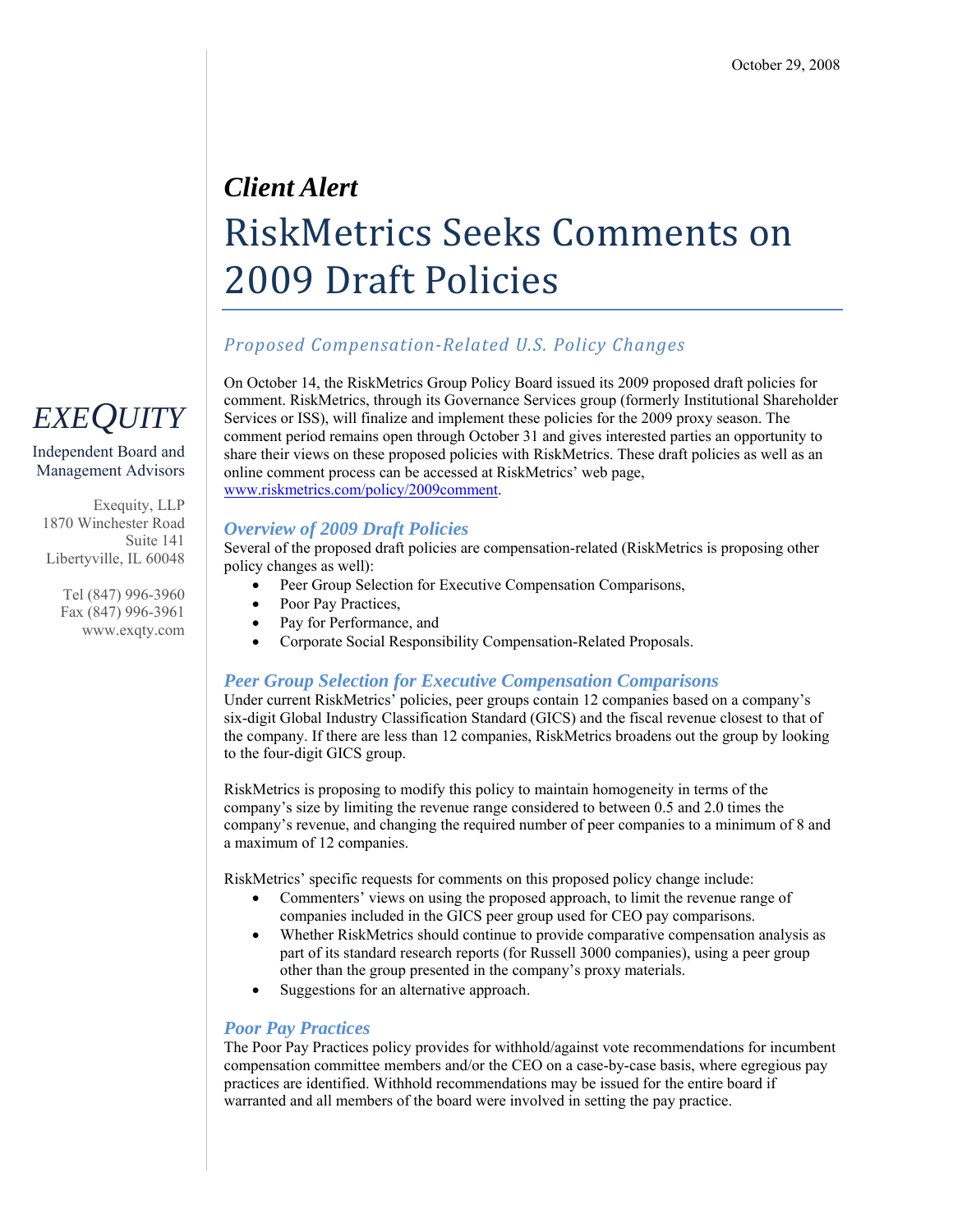The proposal seeks to make the following changes to this policy:

- Expand the list of poor pay practices to include **modified single triggers** that provide an extended window of time (longer than 1 year) during which an executive may voluntarily leave and still receive the change-in-control severance package. As a mitigating factor to avoid a withhold/against vote recommendation, RiskMetrics would consider a company's public commitment not to enter into such modified single-trigger agreements in the future.
- Expand the list of poor pay practices to include **dividends or dividend equivalents on unvested performance shares**. As a mitigating factor against a withhold/against vote recommendation, RiskMetrics would consider a company's public commitment not to pay dividends or dividend equivalents on performance shares until the performance goals have been achieved and the awards earned.
- Cause RiskMetrics to consider recommending a **vote against/withhold** on **compensation committee members** when an **S&P 500 company** enters into a **new or substantially amended** agreement that provides for an **excise tax gross-up**.
- Cause RiskMetrics to **evaluate two perquisites individually**, based on their **value** and **overall utilization** by a company:
	- o **Automobile Allowance** evaluated based on the magnitude of the perk along with any related tax gross-ups, generally resulting in a withhold/against vote recommendation for compensation committee members if such value **exceeds \$100,000** on an aggregate basis for the Named Executive Officers (NEOs).
	- o **Personal Use of Aircraft** evaluated based on the magnitude of value, including any related tax gross-ups, generally resulting in a withhold/against vote recommendation for compensation committee members if such value **exceeds \$110,000** on an aggregate basis for the NEOs.

RiskMetrics' specific requests for comments on this proposed policy change include:

- Modified Single Trigger
	- Commenters' views on modified single triggers in change-in-control (CIC) packages and whether they would generally vote against agreements that feature them. What factors, if any, would commenters consider in applying a case-bycase evaluation?
	- o Under what circumstances, if any, are modified single triggers appropriate?
- Excise Tax Gross-Ups
	- o Commenters' views on excise tax gross-up provisions in CIC packages for NEOs.
- Dividends or Dividend Equivalents on Unvested Performance Shares
	- o Under what circumstances, if any, are dividends or dividend equivalents on unvested performance shares appropriate?
- **Excessive Perquisites** 
	- o Automobile Allowance
		- What threshold, if any, commenters consider appropriate for automobile allowances (including tax gross-ups), e.g., \$100,000?
		- What rationale, if any, commenters consider acceptable for auto allowances in excess of \$100,000?
		- o Personal Use of Aircraft
			- What threshold, if any, commenters consider appropriate for personal aircraft use perquisites, i.e., more or less than \$110,000?
			- Commenters' views on companies with long-standing aircraft use in excess of \$110,000 and whether that would warrant against votes on directors?

### *EXEQUITY*

Independent Board and Management Advisors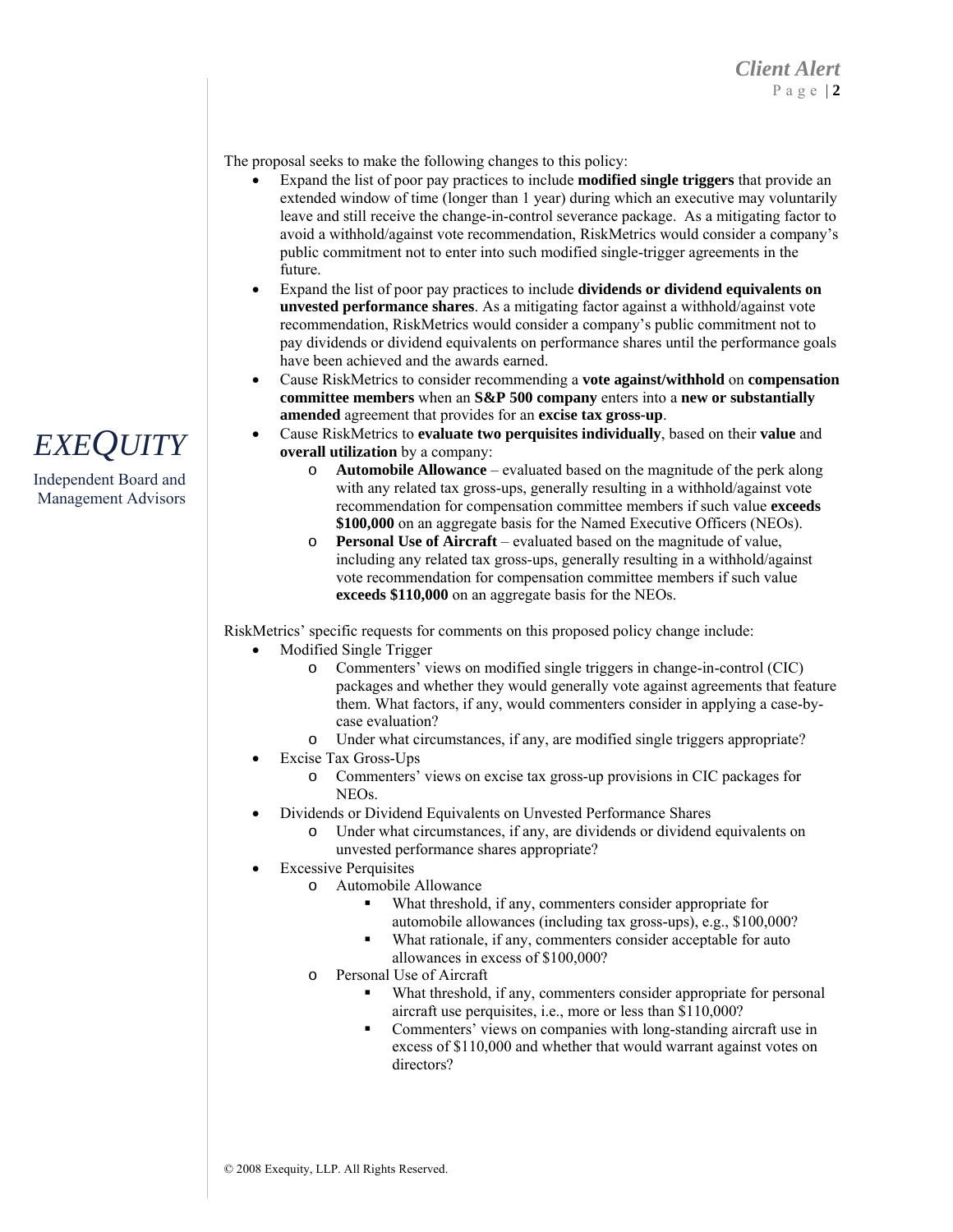#### *Pay for Performance*

The current Pay for Performance policy seeks to identify companies where there has been a disconnect between the company's compensation and performance. To accomplish this, RiskMetrics reviews 1- and 3-year Total Shareholder Return (TSR) to determine if both were negative and if the CEO's compensation increased in the most recent fiscal year. RiskMetrics conducts its analysis on a case-by-case basis and may recommend that shareholders withhold votes from compensation committees and/or vote against equity plan proposals, if it finds evidence of a misalignment of pay and performance.

RiskMetrics is considering replacing the absolute negative 1- and 3-year TSR performance assessment with a relative TSR performance assessment when identifying poor-performing companies. RiskMetrics is considering identifying companies in the bottom quartile of each GICS grouping in assessing relative TSR performance. If a company substantially underperforms its GICS group in terms of 1- and 3-year TSR, RiskMetrics may recommend shareholders withhold or vote against compensation committee members. RiskMetrics may also recommend against equity plan proposals of identified underperforming companies if the CEO's pay increased and **EXEQUITY** more than half of that increase was attributed to equity compensation, and the CEO participates in the proposed plan (generally, this is the same as the current policy for equity proposals).

malagement Board and<br>Management Advisors RiskMetrics notes that it expects to make fewer withhold/against recommendations on<br>RiskMetrics notes that it expects to make fewer withhold/against recommendations in a hull n compensation committees in a bear market and more such recommendations in a bull market compared to its current policy approach.

RiskMetrics' specific requests for comments on this proposed policy change include:

- Is relative performance a more useful metric than absolute performance for evaluating whether CEO pay increases are warranted?
- What is the appropriate peer group that should be applied when assessing a company's relative TSR performance, e.g., four-digit vs. six-digit GICS?
- Is the bottom quartile an appropriate measure to identify poor performing companies?

#### *Corporate Social Responsibility Compensation-Related Proposals*

RiskMetrics currently does not have a policy on corporate social responsibility (CSR) proposals related to linking executive compensation to non-financial criteria. However, RiskMetrics' current CSR compensation-related proposals policy requires a case-by-case analysis of proposals requesting a review of, or a report on, linking executive compensation to social issues. In considering such proposals, RiskMetrics considers the following factors:

- Relevance of the issue to the company's operations,
- Current company executive compensation practices,
- Industry peer group executive compensation practices,
- Significant company controversies/violations regarding social and environmental performance,
- The company's current level of disclosure regarding social and environmental performance, and
- Independence of the compensation committee.

RiskMetrics is proposing to amend this policy by adding that it will generally recommend against proposals which ask for a linking of executive compensation to non-financial criteria.

Independent Board and